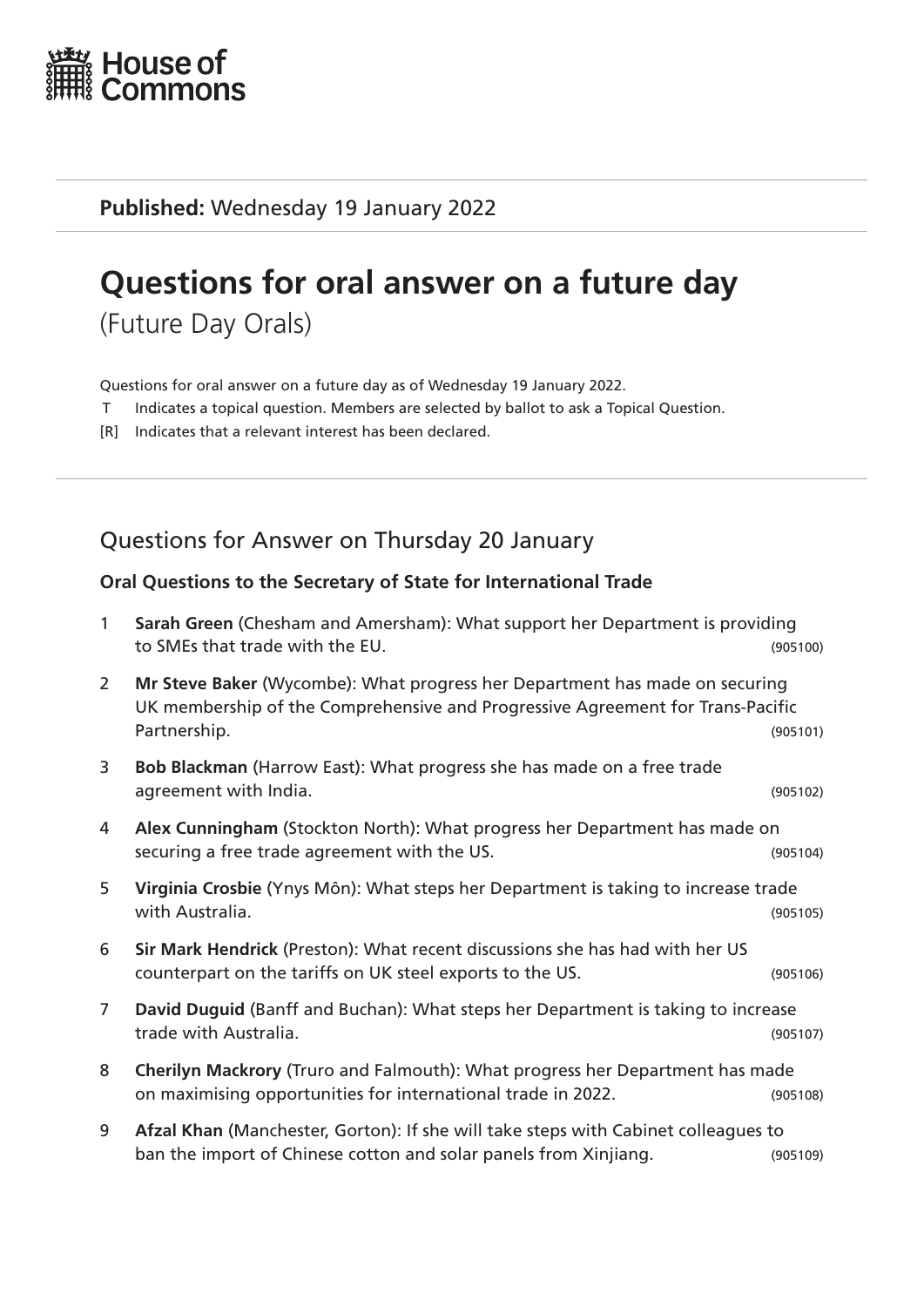- 10 **Stephen Farry** (North Down): What assessment she has made of the implications of the Australia and New Zealand free trade agreements for concluding a veterinary agreement with the EU. (905112)
- 11 **Dehenna Davison** (Bishop Auckland): What steps her Department has taken to reduce barriers to global trade for British businesses. (905113)
- 12 **Dr Rupa Huq** (Ealing Central and Acton): What steps she is taking to ensure that protections for exports to third countries negotiated while the UK was a member of the EU are maintained following the UK's departure from the EU. (905116)
- 13 **Paul Howell** (Sedgefield): What recent steps her Department has taken to support manufacturing businesses to (a) increase exports, (b) participate in the global market and (c) compete internationally. The same state of the state (905117)
- 14 **Mary Robinson** (Cheadle): What progress her Department has made on securing UK membership of the Comprehensive and Progressive Agreement for Trans-Pacific Partnership. (905119)
- 15 **Mark Eastwood** (Dewsbury): What steps her Department has taken to reduce barriers to global trade for British businesses. (905121)
- 16 **Marion Fellows** (Motherwell and Wishaw): What recent assessment she has made of trends in the level of UK trade with the (a) EU and (b) rest of the world. (905122)
- 17 **Ruth Edwards** (Rushcliffe): What steps her Department is taking to increase British exports. (905123)

#### **At 10:15am**

#### **Topical Questions to the Secretary of State for International Trade**

| T1 Sir Mark Hendrick (Preston): If she will make a statement on her departmental<br>responsibilities.<br>(905125) |                |
|-------------------------------------------------------------------------------------------------------------------|----------------|
|                                                                                                                   |                |
| T2 Shaun Bailey (West Bromwich West):                                                                             | (905126)       |
| T3 Stephen Kinnock (Aberavon):                                                                                    | (905127)       |
| T4 Sarah Green (Chesham and Amersham):                                                                            | (905128)       |
| T5 Cherilyn Mackrory (Truro and Falmouth):                                                                        | (905129)       |
| T6 Antony Higginbotham (Burnley):                                                                                 | (905130)       |
| T7 Mr Alistair Carmichael (Orkney and Shetland):                                                                  | $[R]$ (905131) |
| T8 Dr Jamie Wallis (Bridgend):                                                                                    | (905132)       |
| T9 Andrew Bowie (West Aberdeenshire and Kincardine):                                                              | (905133)       |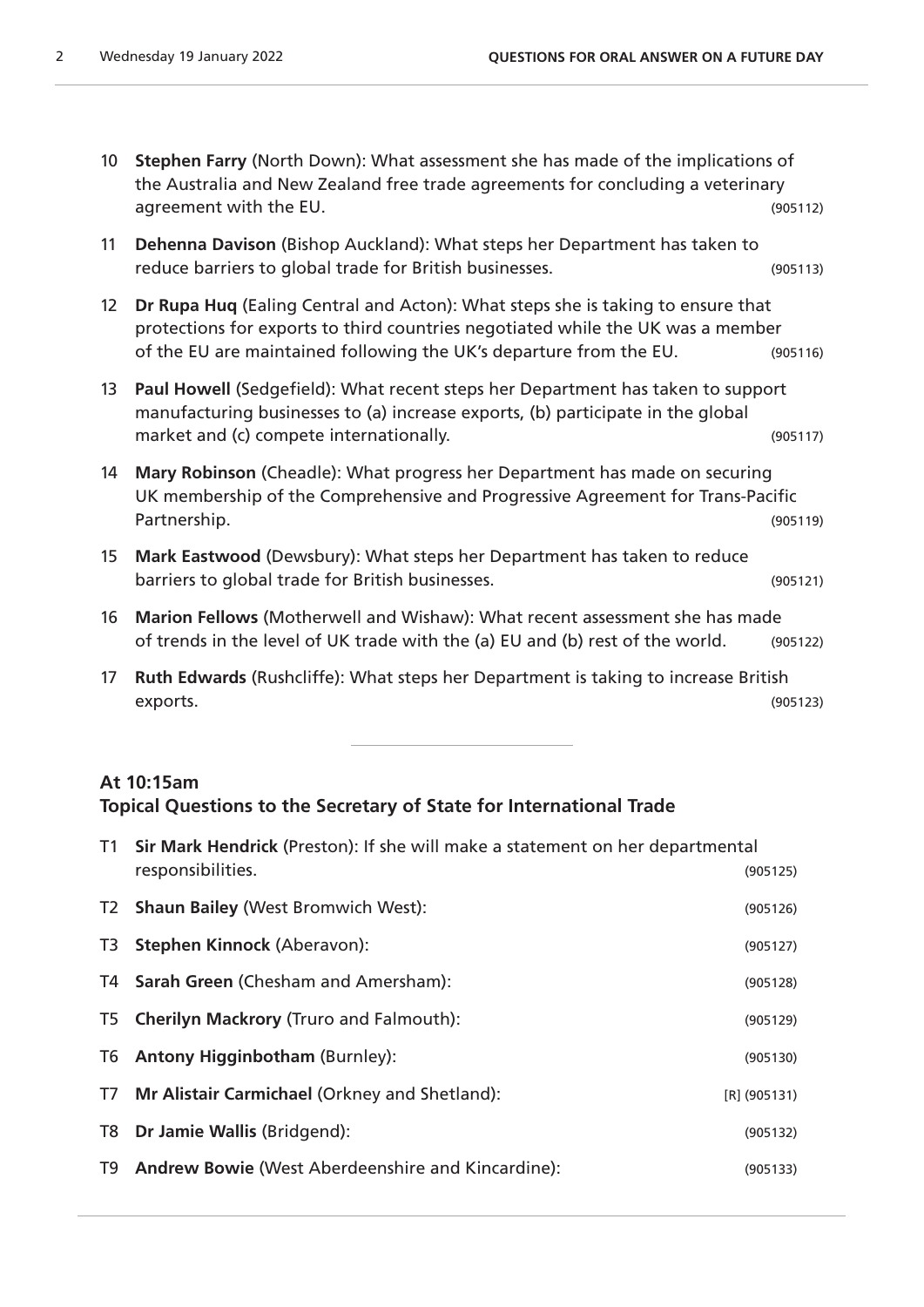## Questions for Answer on Monday 24 January

### **Oral Questions to the Secretary of State for Levelling Up, Housing and Communities**

| $\mathbf{1}$    | Suzanne Webb (Stourbridge): What assessment he has made of the potential<br>economic impact of the Levelling Up Fund on the Dudley Borough.                                                                                                           | (905173) |
|-----------------|-------------------------------------------------------------------------------------------------------------------------------------------------------------------------------------------------------------------------------------------------------|----------|
| $\overline{2}$  | Mr David Davis (Haltemprice and Howden): What assessment the Government has<br>made of the potential merits of the construction of new garden villages.                                                                                               | (905174) |
| 3               | Mark Garnier (Wyre Forest): What steps he is taking to ensure standards in public<br>life are upheld at local authority level.                                                                                                                        | (905175) |
| 4               | Beth Winter (Cynon Valley): What assessment he has made of trends in the level of<br>new homes provided for social rent since 2010.                                                                                                                   | (905176) |
| 5               | Jonathan Gullis (Stoke-on-Trent North): What steps his Department is taking to<br>support town centres and high streets.                                                                                                                              | (905177) |
| 6               | Kevin Hollinrake (Thirsk and Malton): What steps his Department is taking to<br>increase home ownership.                                                                                                                                              | (905178) |
| $\overline{7}$  | Owen Thompson (Midlothian): What recent assessment he has made of the<br>potential effect of proposals in the Elections Bill on independence of process for<br>oversight of electoral spending and party finances.                                    | (905179) |
| 8               | Peter Dowd (Bootle): What steps he is taking to ensure that Levelling Up funding<br>is allocated equitably and transparently.                                                                                                                         | (905180) |
| 9               | Dr Philippa Whitford (Central Ayrshire): What plans his Department has to increase<br>devolution across the UK.                                                                                                                                       | (905181) |
| 10 <sup>°</sup> | Mr Richard Holden (North West Durham): What steps his Department is taking to<br>ensure that housing supply increases in line with the needs and wishes of local<br>communities.                                                                      | (905182) |
| 11              | Gordon Henderson (Sittingbourne and Sheppey): What steps he is taking to deliver<br>the education, health and transport infrastructure necessary to support the homes<br>built in Sittingbourne and Sheppey constituency over the last three decades. | (905183) |
| 12 <sup>2</sup> | Liam Byrne (Birmingham, Hodge Hill): What assessment he has made of the<br>potential merits of the West Midlands Combined Authority's proposals for a<br>further devolution deal.                                                                     | (905184) |
| 13              | Richard Graham (Gloucester): What discussions he has had with the Church<br>of England on the potential role of its real estate in helping to meet housing<br>demand.                                                                                 | (905185) |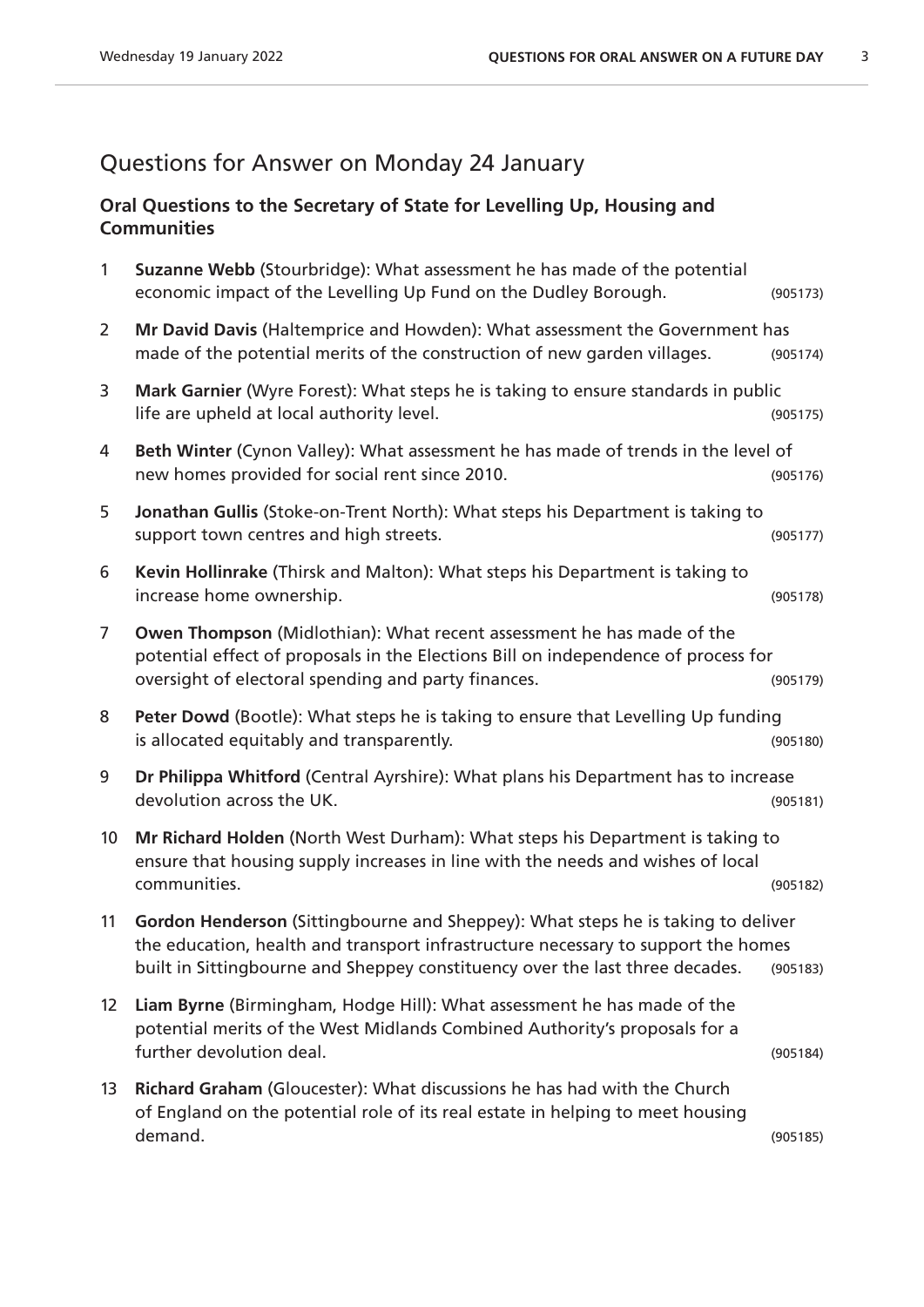| 14                                                                                                           | Wera Hobhouse (Bath): What role active travel will have in the forthcoming<br>levelling up White Paper.                                                                                                    | (905186) |
|--------------------------------------------------------------------------------------------------------------|------------------------------------------------------------------------------------------------------------------------------------------------------------------------------------------------------------|----------|
| 15                                                                                                           | Chi Onwurah (Newcastle upon Tyne Central): What steps he is taking through the<br>Levelling Up Fund to improve transport infrastructure in the north of England. (905187)                                  |          |
| 16                                                                                                           | Paul Blomfield (Sheffield Central): What recent steps he has taken to strengthen<br>renter security and improve protection for private renters.                                                            | (905188) |
| 17                                                                                                           | Dr Luke Evans (Bosworth): What assessment he has made of the role of<br>neighbourhood plans in future national planning policy.                                                                            | (905189) |
| 18                                                                                                           | Greg Smith (Buckingham): What assessment he has made of the potential merits of<br>Buckinghamshire Council's bid for a county deal.                                                                        | (905190) |
| 19                                                                                                           | Mr Tanmanjeet Singh Dhesi (Slough): What steps he is taking to increase the<br>energy efficiency of new and existing homes.                                                                                | (905191) |
| 20                                                                                                           | Mary Robinson (Cheadle): What assessment he has made of the impact of the<br>Community Ownership Fund on community cohesion.                                                                               | (905192) |
| 21                                                                                                           | Sir Robert Neill (Bromley and Chislehurst): What steps his Department is taking<br>to support people affected by a rise in insurance premiums as a result of living in<br>buildings with unsafe cladding.  | (905193) |
| 22                                                                                                           | Tom Hunt (Ipswich): What assessment he has made of the potential merits of using<br>the Levelling Up Fund to support grassroots sport.                                                                     | (905194) |
| 23                                                                                                           | Alexander Stafford (Rother Valley): What steps he is taking to level up Rother<br>Valley constituency.                                                                                                     | (905195) |
| 24                                                                                                           | Clive Lewis (Norwich South): What steps the Government will take to ensure that<br>local authorities are adequately supported to deliver policies proposed in the<br>forthcoming levelling up White Paper. | (905196) |
| 25                                                                                                           | Andrew Selous (South West Bedfordshire): What discussions he has had with<br>stakeholders on ensuring general practice capacity increases when large new<br>housing developments are approved.             | (905197) |
| At 3:15pm<br>Topical Questions to the Secretary of State for Levelling Up, Housing and<br><b>Communities</b> |                                                                                                                                                                                                            |          |
| T1                                                                                                           | Paul Blomfield (Sheffield Central): If he will make a statement on his<br>departmental responsibilities.                                                                                                   | (905198) |
| T <sub>2</sub>                                                                                               | Mr Laurence Robertson (Tewkesbury):                                                                                                                                                                        | (905199) |

T3 **Damian Collins** (Folkestone and Hythe): [R] (905200)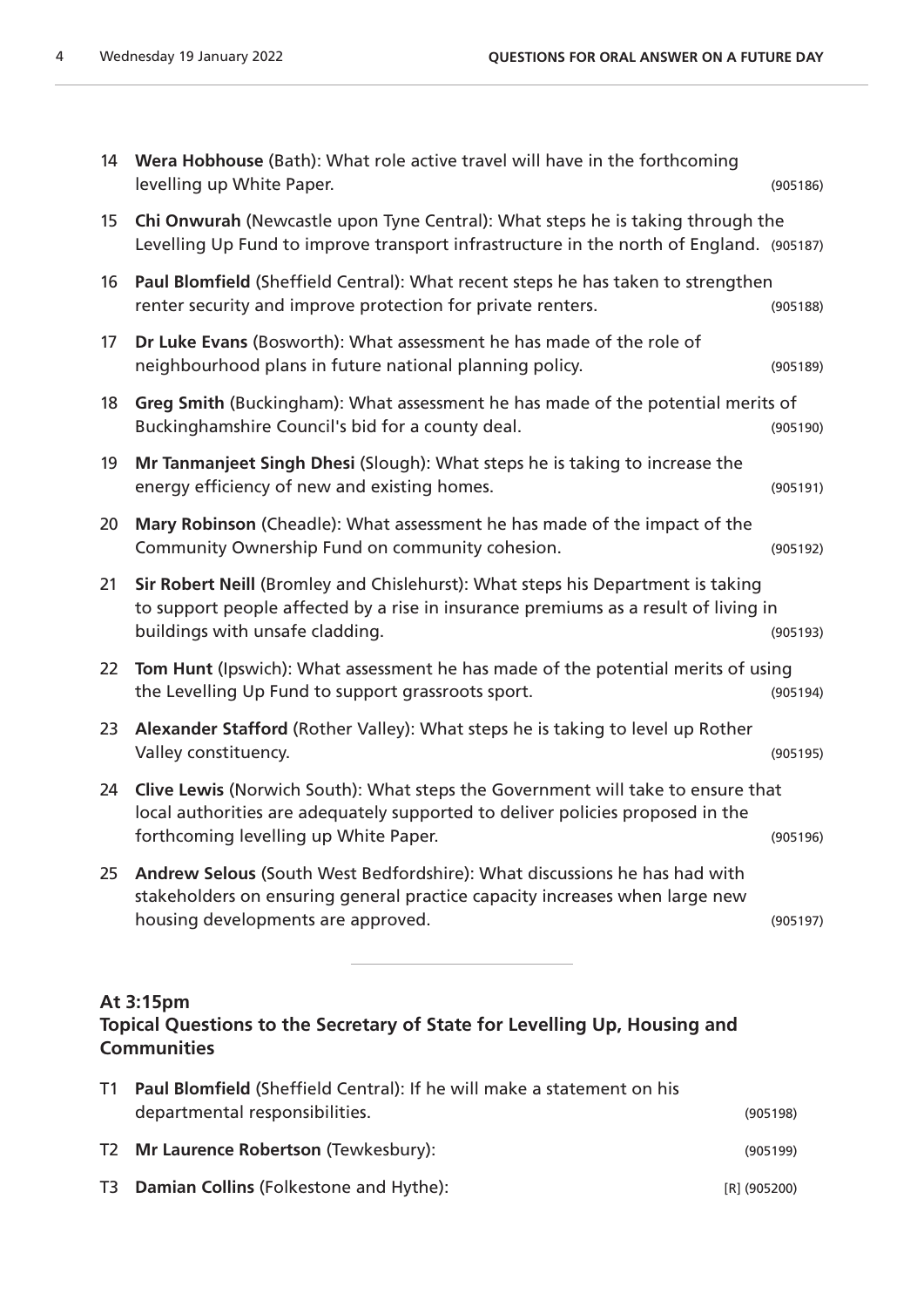|    | T4 Kate Osborne (Jarrow):                          | (905201) |
|----|----------------------------------------------------|----------|
|    | T5 Tony Lloyd (Rochdale):                          | (905202) |
| T6 | Jessica Morden (Newport East):                     | (905203) |
| T7 | <b>Marco Longhi (Dudley North):</b>                | (905204) |
| T8 | David Johnston (Wantage):                          | (905205) |
| T9 | <b>Martin Vickers (Cleethorpes):</b>               | (905206) |
|    | T10 Dame Diana Johnson (Kingston upon Hull North): | (905207) |

## Questions for Answer on Wednesday 26 January

## **Oral Questions to the Secretary of State for Northern Ireland**

| $\mathbf{1}$   | Johnny Mercer (Plymouth, Moor View): What recent discussions he has had with<br>Cabinet colleagues on bringing forward legislative proposals to protect veterans                                                                                            |          |
|----------------|-------------------------------------------------------------------------------------------------------------------------------------------------------------------------------------------------------------------------------------------------------------|----------|
|                | from prosecution for actions taken during the Troubles.                                                                                                                                                                                                     | (905208) |
| $\overline{2}$ | Stuart Anderson (Wolverhampton South West): What discussions he has had with<br>the Northern Ireland Executive on when legislative proposals will be brought<br>forward against vexatious claims made regarding veterans who served in Northern<br>Ireland. | (905209) |
| 3              | Julian Smith (Skipton and Ripon): What steps his Department is taking to support<br>stability in Northern Ireland.                                                                                                                                          | (905210) |
| 4              | Owen Thompson (Midlothian): What recent assessment he has made of the<br>implications for his policies of trends in the balance of trade between Northern<br>Ireland and (a) Great Britain and (b) the EU.                                                  | (905211) |
| 5              | Andrew Lewer (Northampton South): What plans his Department has to celebrate<br>the Platinum Jubilee of Her Majesty The Queen.                                                                                                                              | (905212) |
| 6              | Stephen Farry (North Down): What engagement the Government has had with<br>Northern Ireland businesses on the Northern Ireland Protocol since 1 January 2022.                                                                                               | (905213) |
| $\overline{7}$ | Gavin Robinson (Belfast East): What steps his Department is taking to support<br>stability in Northern Ireland.                                                                                                                                             | (905214) |
| 8              | Antony Higginbotham (Burnley): What plans his Department has to celebrate the<br>Platinum Jubilee of Her Majesty The Queen.                                                                                                                                 | (905215) |